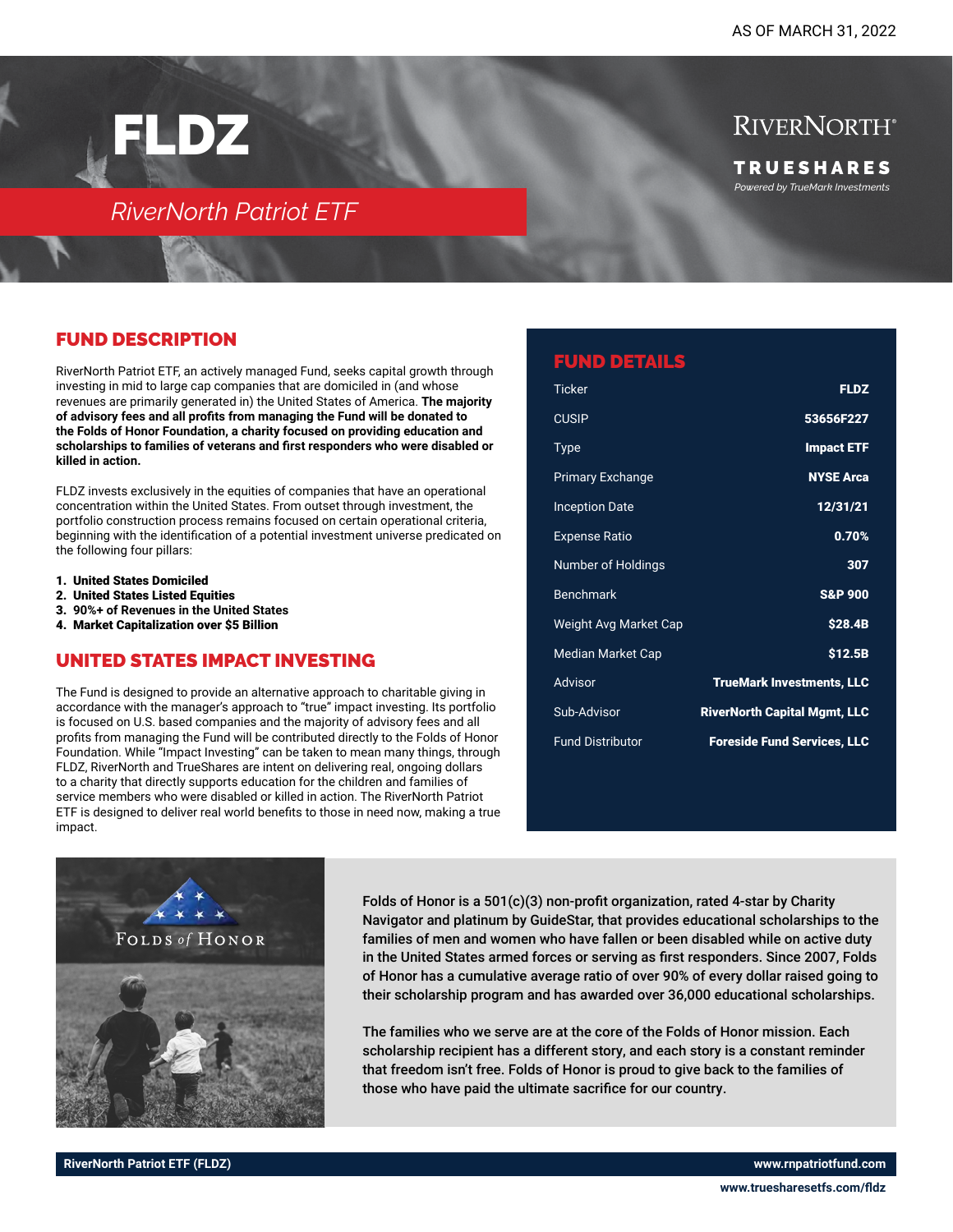### WHERE FLDZ COULD FIT INTO AN INVESTOR'S PORTFOLIO

The RiverNorth Patriot ETF is positioned to deliver core domestic equity exposure. The Fund is designed to seamlessly complement or replace existing allocations to this category without significant deviation from benchmark performance, with the added benefit of a charitable component.

#### PERFORMANCE (%) As of March 31, 2022

|                          | <b>Since Fund Inception</b> | 1 Month  | 3 Month  | 6 Month                  | <b>Inception Date</b>    |
|--------------------------|-----------------------------|----------|----------|--------------------------|--------------------------|
| FLDZ @ NAV               | $-3.01\%$                   | 2.11%    | $-3.01%$ | $\overline{\phantom{a}}$ | 12/31/21                 |
| FLDZ @ Market Price      | -2.87%                      | 2.18%    | $-2.87%$ | $\overline{\phantom{0}}$ | 12/31/21                 |
| <b>S&amp;P 900 Index</b> | $-4.62%$                    | $3.58\%$ | $-4.62%$ | $\overline{\phantom{a}}$ | $\overline{\phantom{a}}$ |

#### *Expense Ratio: 0.70%*

**Performance data quoted above represents past performance and does not guarantee future results. Investment return and principal value of an investment will fluctuate so that an investor's shares, when redeemed or sold in the secondary market, may be worth more or less than the original cost. Investors will incur usual and customary brokerage commissions when buying or selling shares of the exchangetraded funds ("ETFs") in the secondary market, and that, if reflected, the brokerage commissions would reduce the performance returns. Current performance may be lower or higher than the performance shown. Shares are bought and sold at market price not net asset value ("NAV") and are not individually redeemable from the fund. Call 877.774.TRUE for more information.**

Index performance does not represent True-Shares fund performance. It is not possible to invest directly in an index. All performance figures assume reinvestment of dividend and capital gains at net asset value; actual returns may differ. Performance 1-year and less are cumulative; performance over 1-year are average annualized total returns. Market price performance is determined using the bid/ask midpoint at 4:00pm Eastern time, when the NAV is typically calculated. NAV price performance is determined using the daily calculated NAV. They do not represent the returns you would receive if you traded shares at other times. Performance figures do not reflect the deduction of taxes that a shareholder would pay on Fund distributions or upon redemption or sale of fund shares.

The S&P 500 is a stock market index that measures the stock performance of 500 large companies listed on stock exchanges in the United States. It is one of the most commonly followed equity indices, and many consider it to be one of the best representations of the U.S. stock market.

#### TOP 10 HOLDINGS

| Cash & Other                     | 1.52% | Anthem Inc.                   | 0.49% |
|----------------------------------|-------|-------------------------------|-------|
| Altria Group Inc.                | 0.49% | Norfolk Southern Group        | 0.49% |
| <b>Enterprise Prod. Partners</b> | 0.49% | <b>EOG Resources Inc.</b>     | 0.49% |
| Intuit Inc.                      | 0.49% | CSX Corp.                     | 0.49% |
| Waste Management Inc.            | 0.49% | <b>Verizon Communications</b> | 0.48% |

*As of 03/31/22. Holdings are subject to change. For current portfolio holdings please go to "Fund Holdings" at www.truesharesetfs.com/fldz. Portfolio holdings should not be considered as investment advice or a recommendation to buy, sell or hold any particular security. The securities identified do not represent all of the securities purchased, and/or sold. It should not be assumed that an investment in the securities identified was or will be profitable.*

### **CTOR WEIGHTINGS**

| <b>Financials</b>             | 14.6% |
|-------------------------------|-------|
| <b>Consumer Discretionary</b> | 14.1% |
| <b>Utilities</b>              | 13.2% |
| Energy                        | 12.9% |
| <b>Industrials</b>            | 11.0% |
| <b>Health Care</b>            | 10.6% |
| <b>Real Estate</b>            | 9.5%  |
| <b>Communication Services</b> | 4.8%  |
| <b>Consumer Staples</b>       | 4.4%  |
| <b>Information Technology</b> | 3.2%  |
| Materials                     | 1.8%  |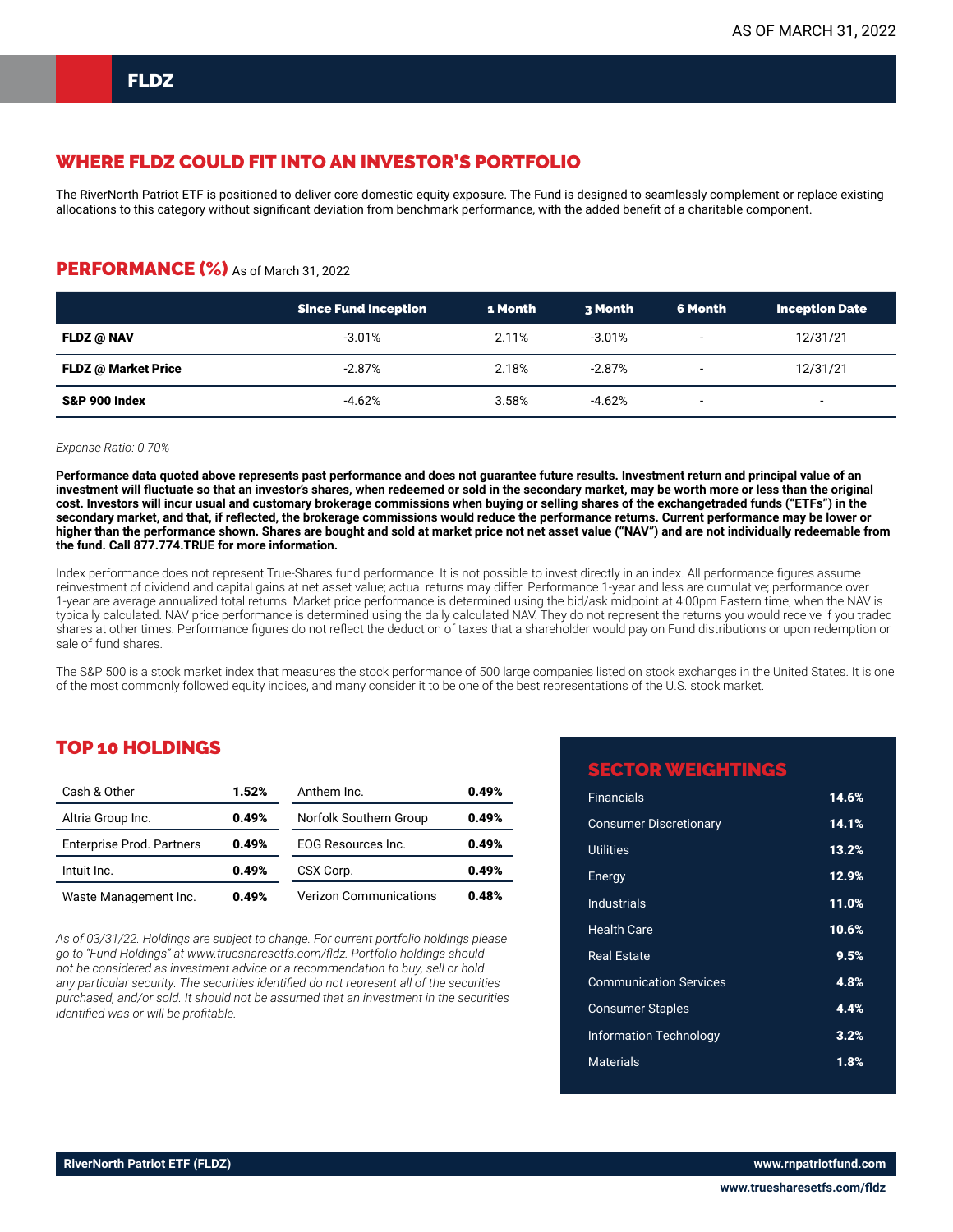

#### PORTFOLIO MANAGER: Patrick Galley, CFA

Experience: Patrick joined RiverNorth in 2004 and serves as Chief Executive Officer and Chief Investment Officer. Patrick oversees all portfolio management activities at RiverNorth and serves as the President and Chairman of all RiverNorth proprietary funds. Prior to joining RiverNorth, Patrick was Vice President at Bank of America in the Global Investment Bank's Portfolio Management group where he specialized in analyzing and structuring corporate transactions.

Education: Patrick graduated with honors from Rochester Institute of Technology with a B.S. in Finance. He is a CFA Charterholder and member of the CFA Institute and the CFA Society of Chicago.



#### PORTFOLIO MANAGER: Joseph Bailey, CFA, CAIA

Experience: Joseph joined RiverNorth in 2017 and serves as a Portfolio Manager and Investment Analyst. He supports the firm's business development, marketing and investment teams, providing analytical insights and developing processes to enhance efficiency. Prior to joining RiverNorth, Joseph worked at a venture capital firm where he focused on market analysis and outreach.

Education: Joseph graduated from Loyola University Chicago with a B.S. in Biology where he also earned his M.S. in Finance. Joseph also holds the CAIA designation and is also a Chartered Financial Analyst.



#### PORTFOLIO MANAGER: Jordan Waldrep, CFA

Experience: Mr. Waldrep has been in the investment management industry for over 16 years. Prior to joining TrueMark Investments, Mr. Waldrep was most recently at USA Mutuals, working as a portfolio manager for multiple funds. Prior to that, Mr. Waldrep was the portfolio manager for a pair of long equity portfolios at Blackfin Capital and a principal at Hourglass Capital providing research for a long-short hedge fund.

Education: Mr. Waldrep received his MBA in Finance from the University of Texas, McCombs School of Business in 2004 and his bachelor's degree in Biology and History from Texas A&M University in 1999. Mr. Waldrep is also a Chartered Financial Analyst.

# **RIVERNORTH®**

The Sub-Advisor of the fund is RiverNorth Capital Management, an investment management firm founded in 2000 that manages \$5.4 billion in assets. The firm specializes in opportunistic strategies in niche markets where the potential to exploit inefficiencies is greatest. RiverNorth is an institutional investment manager to registered funds, private funds and separately managed accounts.

## TRUESHARES

*Powered by TrueMark Investments*

The Advisor of the fund is TrueMark Investments, an investment management firm founded in 2019 that focuses on providing investors with ETFs that deliver exposure to thematic, modern economy asset classes and industries. Named Newcomer ETF Firm of the Year in 2021 by Fund Intelligence, the TrueShares lineup currently consists of 16 ETFs serving a variety of investors.